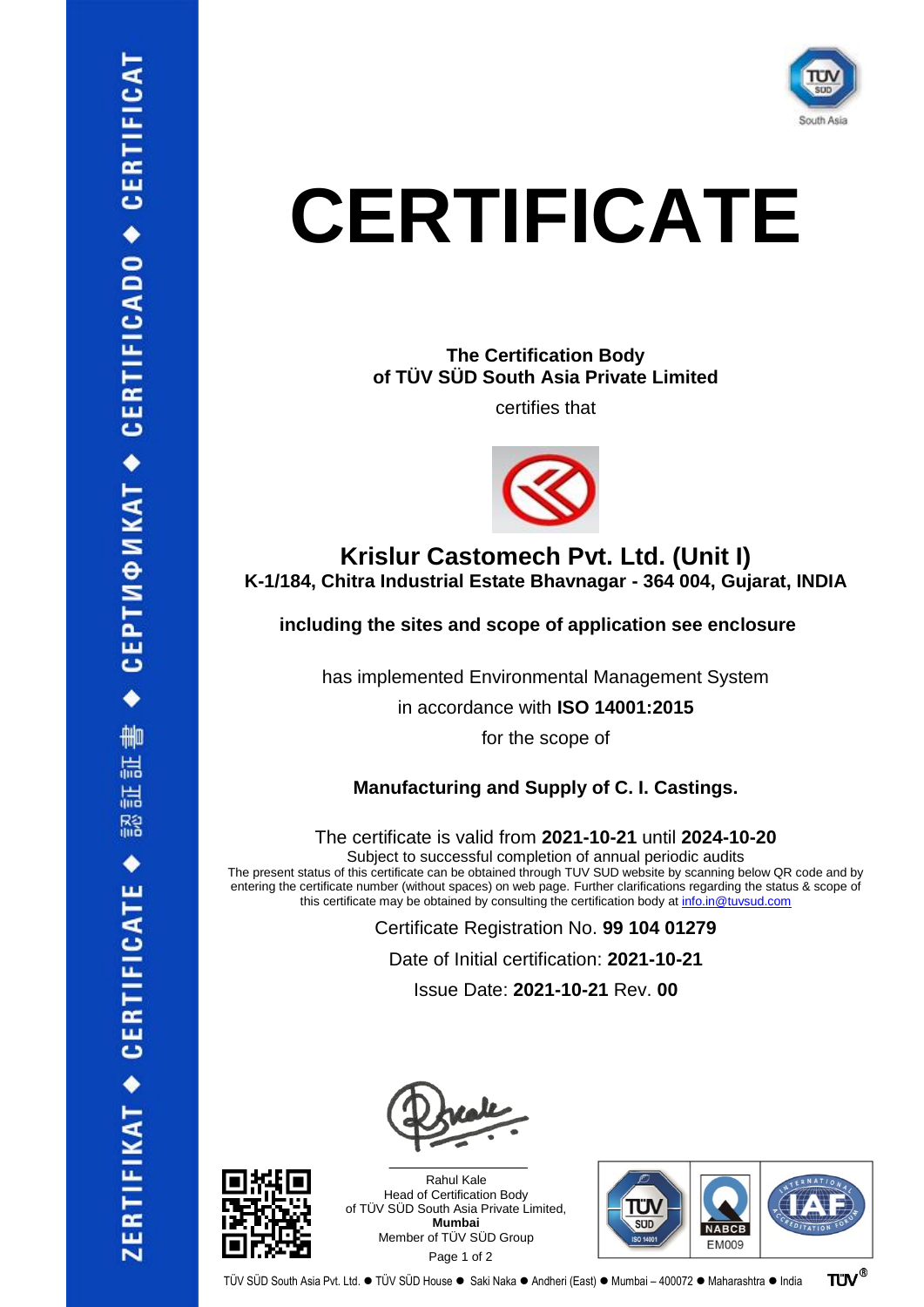

## **Enclosure of Certificate No.:**

## **99 104 01279**

| <b>Sites</b>                                                                                                             | Scope of application                                      |
|--------------------------------------------------------------------------------------------------------------------------|-----------------------------------------------------------|
| Krislur Castomech Pvt. Ltd. (Unit I)<br>K-1/184, Chitra Industrial Estate<br>Bhavnagar - 364 004, Gujarat, INDIA         | Manufacturing and Supply of C. I. Castings.               |
| Krislur Castomech Pvt. Ltd. (Unit II)<br>K-D/49, Chitra Industrial Estate,<br>Bhavnagar - 364 004, Gujarat, INDIA        | Manufacturing and Supply of Metal Machined<br>Components. |
| Krislur Castomech Pvt. Ltd. (Unit III)<br>Plot No. 188, Chitra Industrial Estate,<br>Bhavnagar - 364 004, Gujarat, INDIA | Manufacturing and Supply of Metal Machined<br>Components  |



Rahul Kale Head of Certification Body of TÜV SÜD South Asia Private Limited, **Mumbai** Member of TÜV SÜD Group Page 2 of 2



**TÜV®**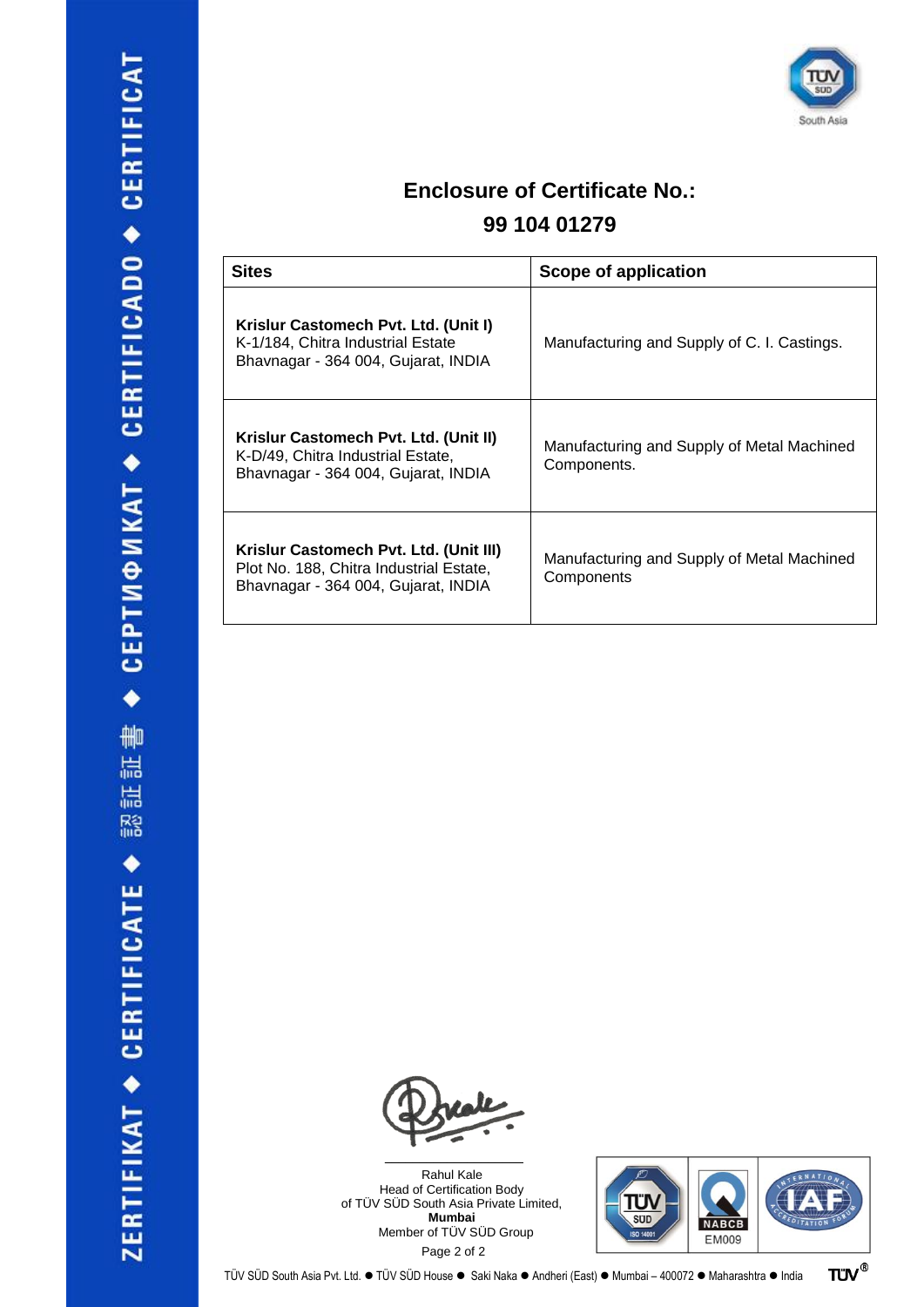

#### **The Certification Body of TÜV SÜD South Asia Private Limited**

certifies that



## **Krislur Castomech Pvt. Ltd. (Unit I) K-1/184, Chitra Industrial Estate Bhavnagar - 364 004, Gujarat, INDIA**

has implemented Environmental Management System

in accordance with **ISO 14001:2015**

for the scope of

### **Manufacturing and Supply of C. I. Castings.**

The certificate is valid in conjunction with the main certificate from **2021-10-21** until **2024-10-20**

Subject to successful completion of annual periodic audits

The present status of this certificate can be obtained through TUV SUD website by scanning below QR code and by entering the certificate number (without spaces) on web page. Further clarifications regarding the status & scope of this certificate may be obtained by consulting the certification body a[t info.in@tuvsud.com](mailto:info.in@tuvsud.com)

> Certificate Registration No. **99 104 01279/01** Date of Initial certification: **2021-10-21** Issue Date: **2021-10-21** Rev. **00**





Rahul Kale Head of Certification Body of TÜV SÜD South Asia Private Limited, **Mumbai** Member of TÜV SÜD Group

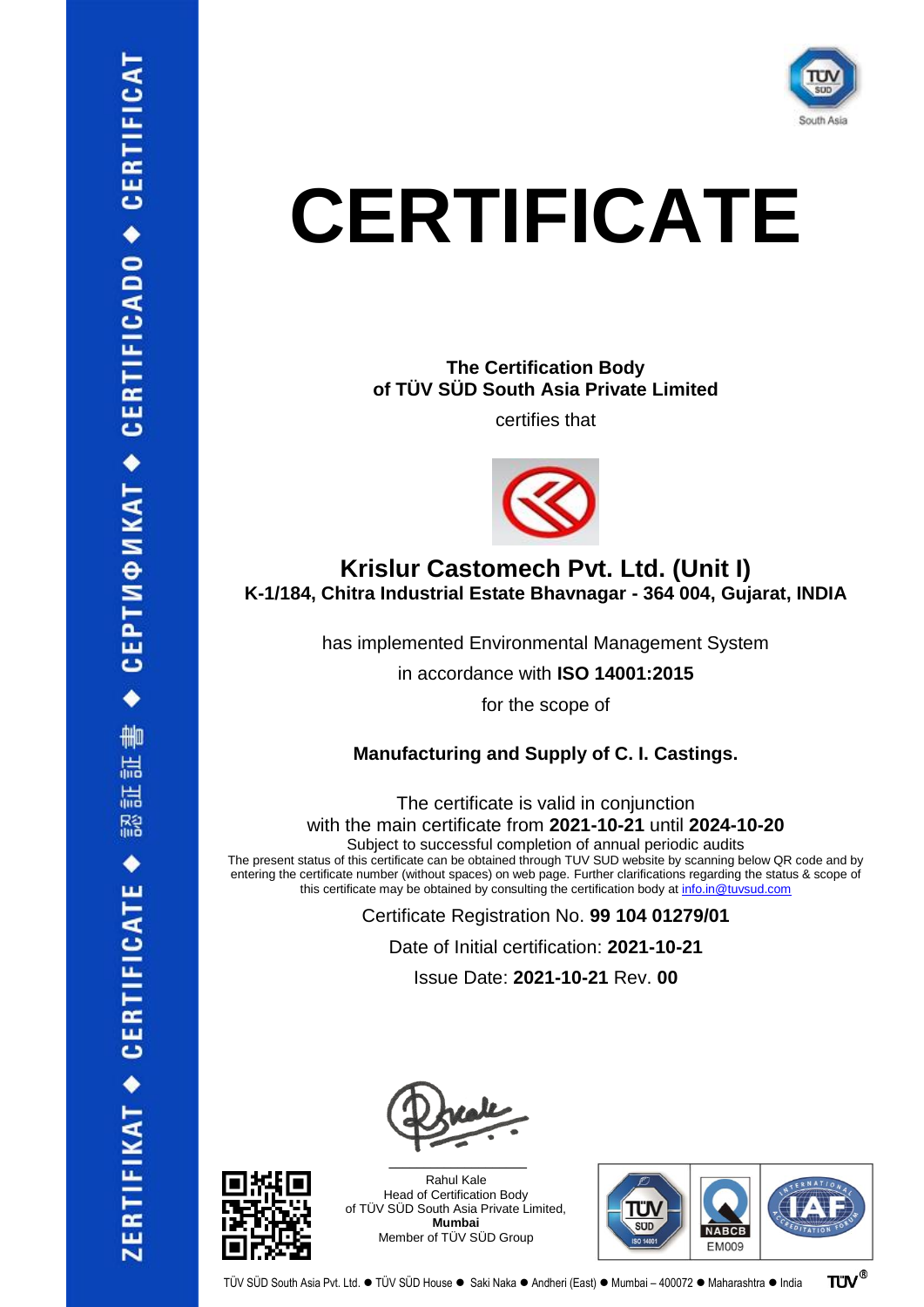

**The Certification Body of TÜV SÜD South Asia Private Limited**

certifies that



## **Krislur Castomech Pvt. Ltd. (Unit II) K-D/49, Chitra Industrial Estate, Bhavnagar - 364 004, Gujarat, INDIA**

has implemented Environmental Management System

in accordance with **ISO 14001:2015**

for the scope of

#### **Manufacturing and Supply of Metal Machined Components.**

The certificate is valid in conjunction with the main certificate from **2021-10-21** until **2024-10-20**

Subject to successful completion of annual periodic audits

The present status of this certificate can be obtained through TUV SUD website by scanning below QR code and by entering the certificate number (without spaces) on web page. Further clarifications regarding the status & scope of this certificate may be obtained by consulting the certification body a[t info.in@tuvsud.com](mailto:info.in@tuvsud.com)

> Certificate Registration No. **99 104 01279/02** Date of Initial certification: **2021-10-21** Issue Date: **2021-10-21** Rev. **00**